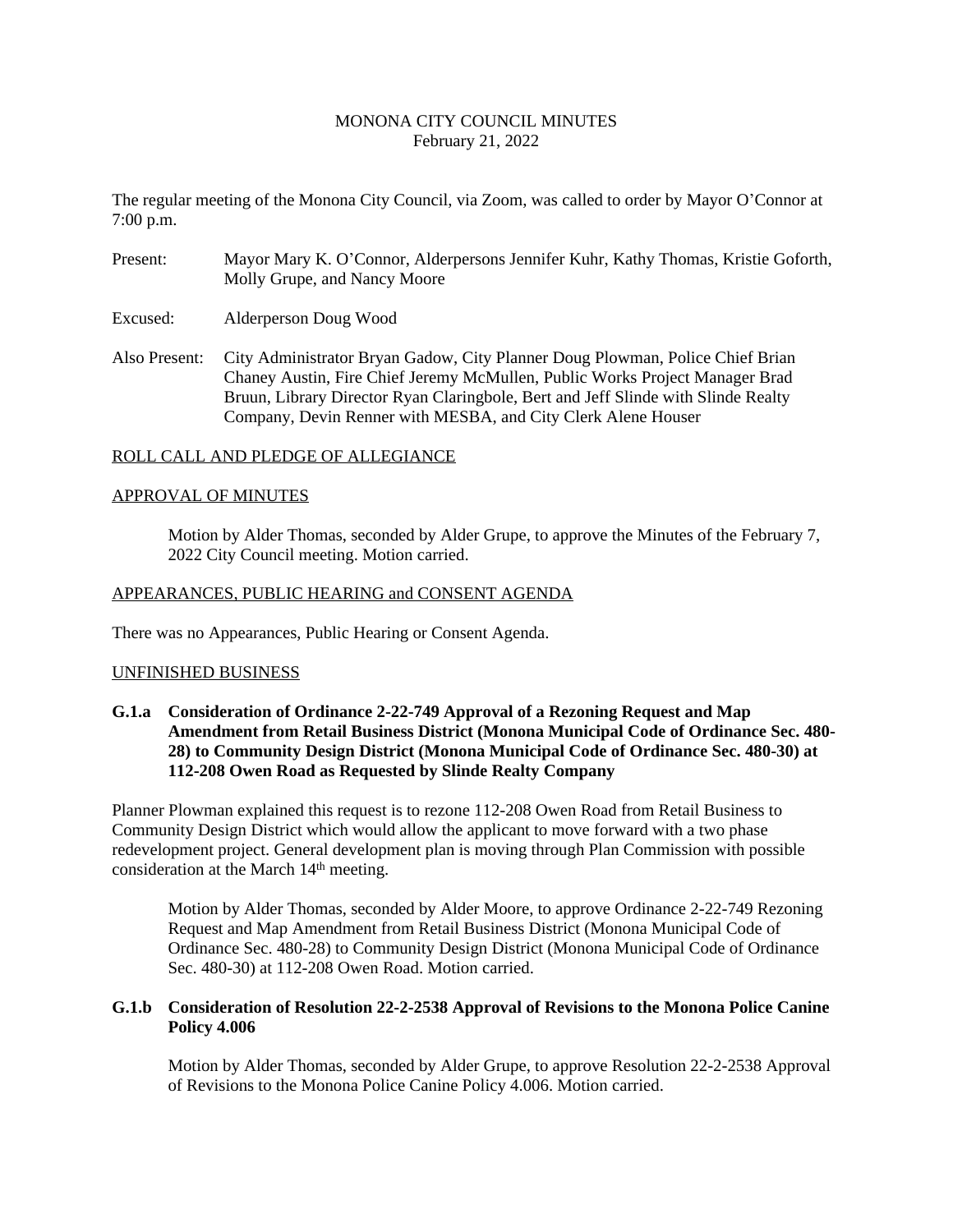# **G.1.c Consideration of Ordinance 2-22-748 Amending Chapter 321 of the Code of Ordinances Regulating the Commercial Use of Parks and Requiring a Permit**

Motion by Alder Grupe, seconded by Alder Kuhr, to approve Ordinance 2-22-748 Amending Chapter 321 of the Code of Ordinances Regulating the Commercial Use of Parks and Requiring a Permit. Motion carried.

# **G.1.d Consideration of Resolution 22-2-2540 Authorizing Beer Sales by Parks and Recreation Staff During 2022 Special Events**

Motion by Alder Kuhr, seconded by Alder Grupe, to approve Resolution 22-2-2540 Authorizing Beer Sales by Parks and Recreation Staff During 2022 Special Events. Motion carried.

## NEW BUSINESS

## **G.2.a. Consideration of Resolution 22-2-2542 Award of Contract for Library HVAC Upgrades**

Project Manager Bruun explained that the low bid came in \$56,000 over what was estimated in 2019. The alternative bid for unit one replacement could be delayed a year but would result in paying for more engineering services, another crane rental, and unit repairs to keep it operational. Facilities Committee and staff recommend replacing all four units this year. Repairs to the roof will occur as needed while units are being replaced. Discussion followed regarding the following funding options: ARPA, TIF or Public Safety building design money.

Motion by Alder Grupe, seconded by Alder Kuhr, to suspend the rules and take action on Resolution 22-2-2542 Award of Contract for Library HVAC Upgrades. Motion carried.

Motion by Alder Grupe, seconded by Alder Kuhr, to approve Resolution 22-2-2542 Award of Contract for Library HVAC Upgrades. On a roll call vote, all members voted in favor of the motion.

# **G.2.b. Consideration of Resolution 22-2-2543 Amending the 2022 Capital Budget for Library HVAC Upgrades**

Resolution was continued until April meeting by the Finance and Personnel Committee.

#### REPORTS

# **1. Updates/Discussion on Diversity, Equity, and Inclusion (DEI) Efforts**

Alder Moore completed the second session of a Black History for a New Day and is grateful for the opportunity to be participating in this course.

Alder Grupe reported that evaluation is underway for committee reappointments and encourages people to apply.

#### **2. Update/Discussion on Sustainability Efforts.**

Alder Grupe reported that in celebration of Earth Day the Sustainability Committee and the Parks Department will be hosting an E-Cycle event on April 23rd .